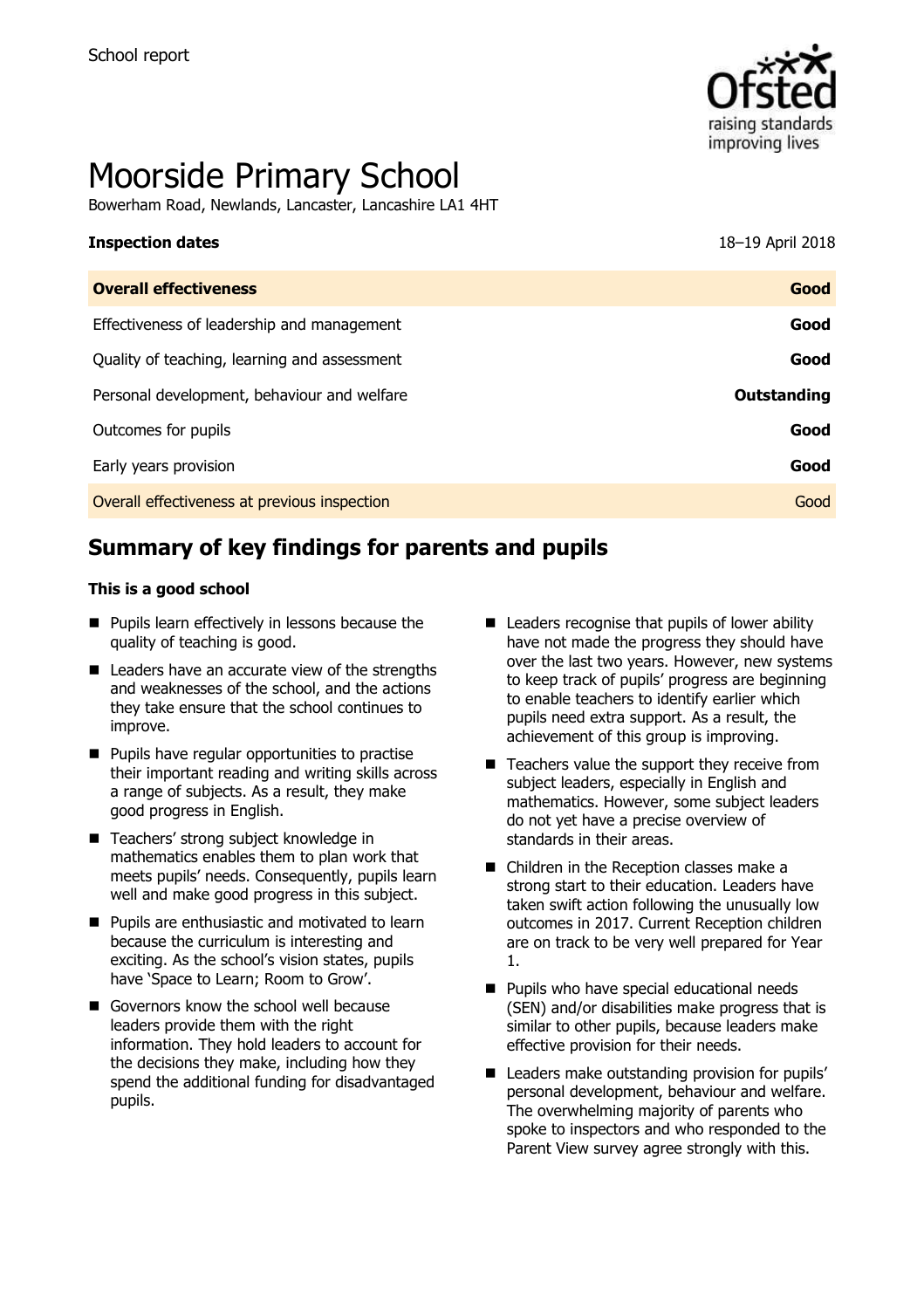

# **Full report**

### **What does the school need to do to improve further?**

- Embed the recently introduced systems for monitoring pupils' achievement to enable teachers to identify precisely which pupils need additional support to make at least good progress across the curriculum.
- Strengthen middle leadership by ensuring that all subject leaders enact clear plans to improve teaching and outcomes in their areas.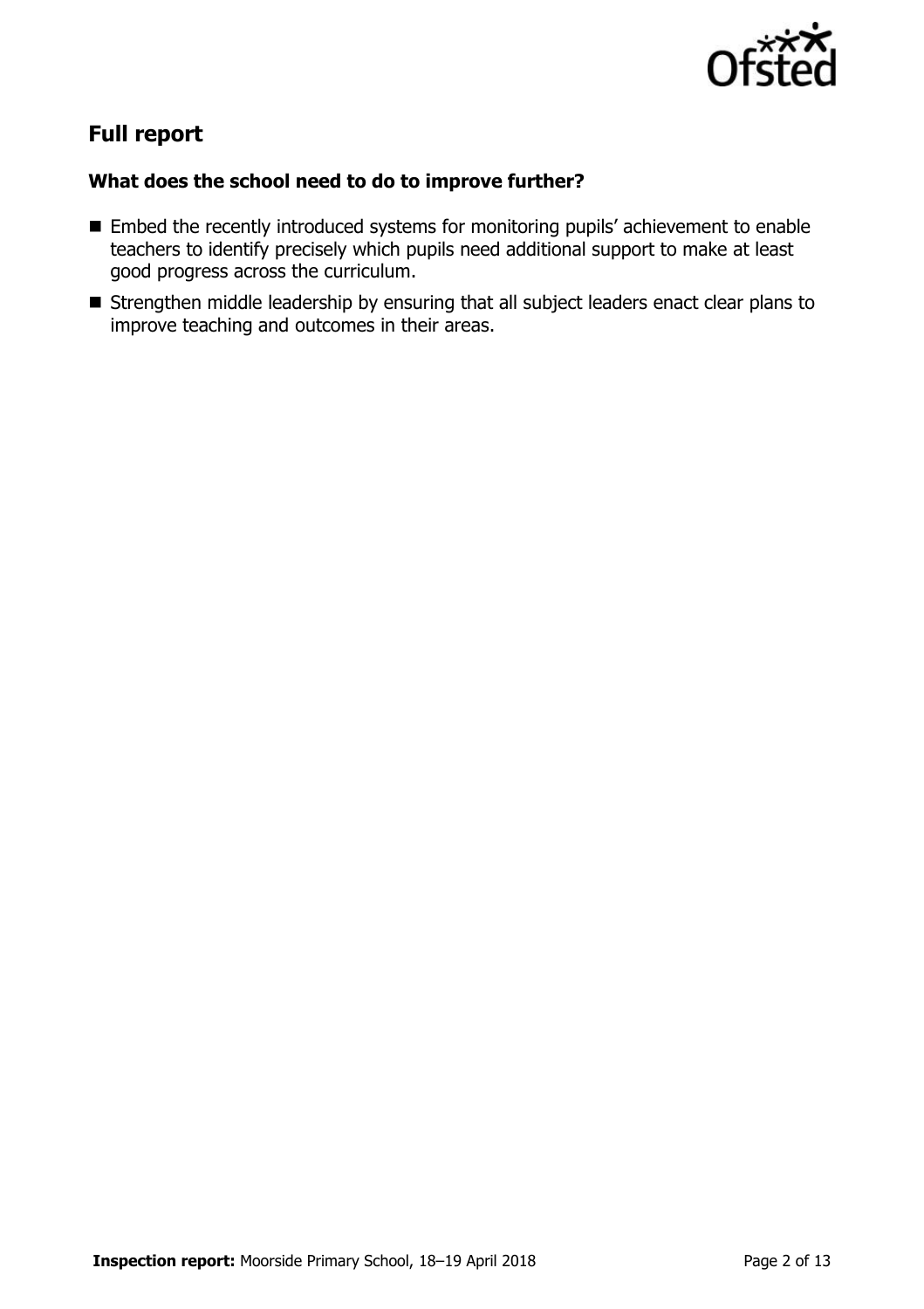

# **Inspection judgements**

### **Effectiveness of leadership and management Good**

- The positive relationships between leaders, staff and pupils characterise the school and underpin the good progress that pupils make. As one parent said, 'For such a big school there is still a family feel, with all members of staff and pupils supporting each other.'
- Leaders and governors are reflective and honest in their approach to evaluating what the school does well and where it needs to improve. This enables them to plan the right actions, for example to develop the provision for pupils who have SEN and or/disabilities.
- Leaders and governors are ambitious for pupils to reach their potential. They are committed to making sure that all pupils, including those who are disadvantaged, have equal access to the curriculum and to a wide range of educational visits. As a result, outcomes are rising, including for disadvantaged pupils.
- **Pupils of lower ability made progress in 2016 and 2017 that was too slow. Leaders** admit that their aspirations for this group have not been as high as they should have been. Leaders have recently introduced new systems to monitor the progress of all pupils. These are helping teachers to identify more quickly those pupils who need extra support; standards for this group are therefore now beginning to rise.
- The headteacher and deputy headteacher have established a strong culture in which staff are encouraged to learn and develop professionally. Teachers and staff, including those new to the school, say that they feel supported by leaders. They are encouraged to develop new ideas and experiment with different ways of teaching.
- English and mathematics subject leaders use their expertise to improve the quality of teaching, learning and assessment in their subjects. They work with senior leaders to identify where there are gaps in pupils' learning and where teaching needs to improve. Teachers value the support and training they receive and can explain how this has a positive impact on pupils' learning.
- Senior leaders recognise that leadership of subjects beyond English and mathematics has, until recently, been limited to ensuring that all aspects of the curriculum are appropriately covered. As a result, leaders' monitoring has not focused on the impact of teaching on pupils' outcomes. Leaders have therefore taken steps to develop agreed standards of what pupils of different ages should be able to achieve in each subject throughout the school. The intention is that the introduction of clearer systems for tracking pupils' progress will enable subject leaders to support teachers more effectively. However, this work is still at an early stage and needs further development in order to have more impact on pupils' learning.
- Leaders have prioritised the development of a broad and balanced curriculum that reflects the needs and interests of their pupils. Topics are chosen that will capture pupils' interests and, as a result, pupils are enthusiastic about learning. As well as a wide range of educational visits, pupils have opportunities to learn outdoors and to take part in camping and residential visits abroad. Pupils as young as those in Year 1,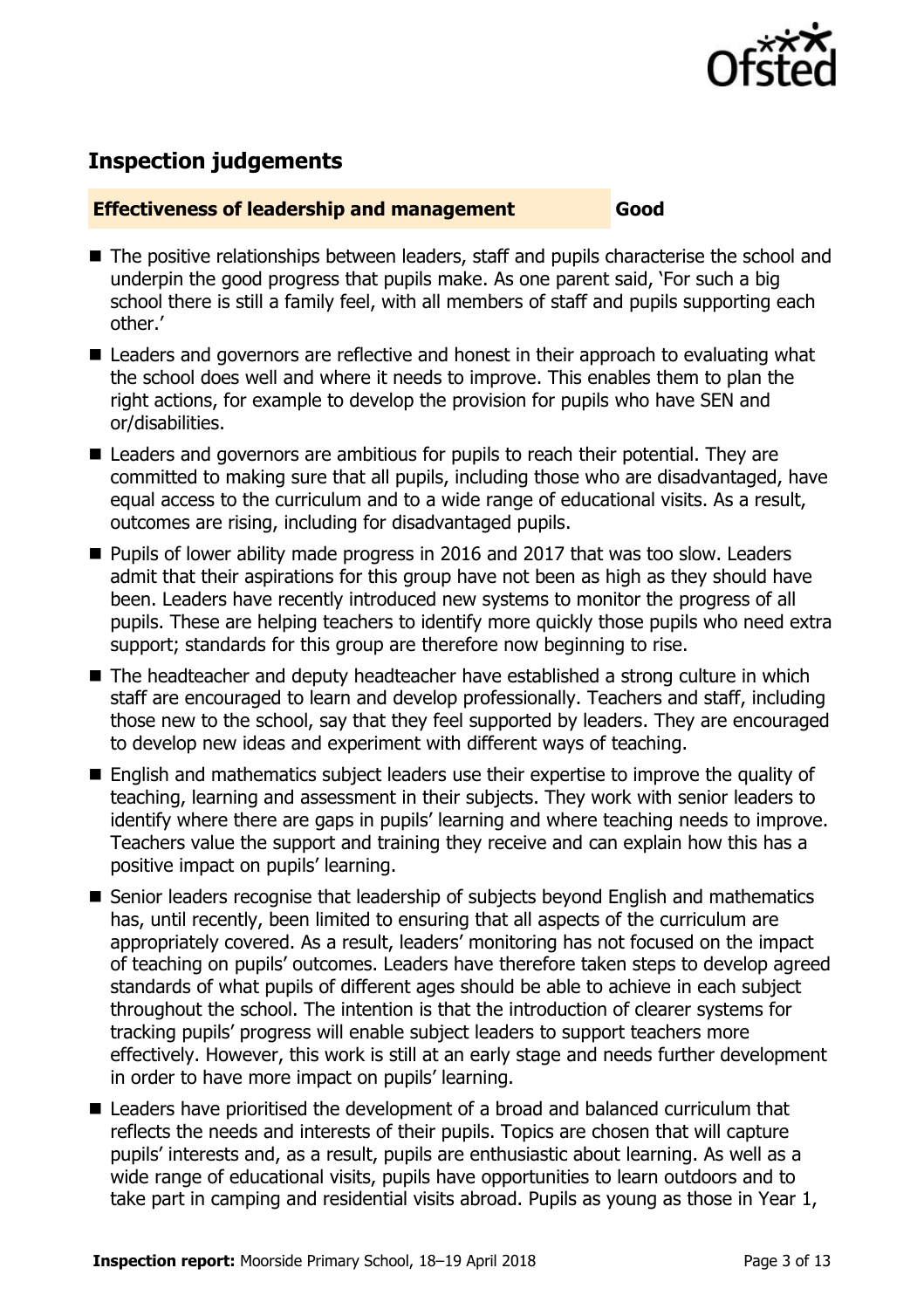

for example, go on a residential visit to learn what it is to be a 'geographical explorer' of the landscape.

- Foundation subjects such as geography, history, art and French provide opportunities for pupils to practise reading, writing and mathematics. The impact on pupils' progress in these basic skills is evident in their books.
- **Pupils develop spiritually, morally, socially and culturally and they have a strong** awareness of fundamental British values. This is because leaders ensure that the curriculum includes opportunities to understand how democracy works and to discuss the importance of tolerance, respect and equality. Pupils learn about other faiths and cultures and undertake activities to raise funds for Fairtrade.
- Governors and leaders value the support that they buy from the local authority. Leaders also utilise opportunities to moderate pupils' work and therefore check the accuracy of the school's assessments. Representatives from the local authority agree with the school's evaluation of its strengths and weaknesses.
- Parents and carers are strongly of the view that leaders manage the school well. One parent told an inspector that even during the school's expansion in size, leaders had not lost their focus on teaching or caring for pupils.

### **Governance of the school**

- Governors have a clear understanding of the school's strengths as well as the priorities for improvement. This is because leaders make sure governors have appropriate information. Governors have now requested more frequent information about pupils' achievement, so that they understand how pupils are progressing throughout the year.
- Minutes from governing body meetings show that governors ask challenging questions about how leaders spend the pupil premium grant and the extra funding for pupils who have SEN and/or disabilities. This enables governors to make sure that pupils benefit from these resources. Governors are committed to ensuring that no pupil is excluded from educational visits, including trips abroad, because of disadvantage.

### **Safeguarding**

- The arrangements for safeguarding are effective.
- Governors and leaders have established a culture of safeguarding in the school. There are clear systems for reporting concerns about the welfare of pupils; records show that leaders and staff follow these consistently.
- Governors and leaders keep clear and correct records of the clearances and checks that they make to ensure that employees and volunteers are suitable to work with children.

### **Quality of teaching, learning and assessment Good**

**Pupils learn well because lessons are challenging and well organised. One pupil told an** inspector, 'Teachers work us hard – but they try to make it fun!' Pupils understand what is expected of them. They settle quickly to learning, behave well and, as a result,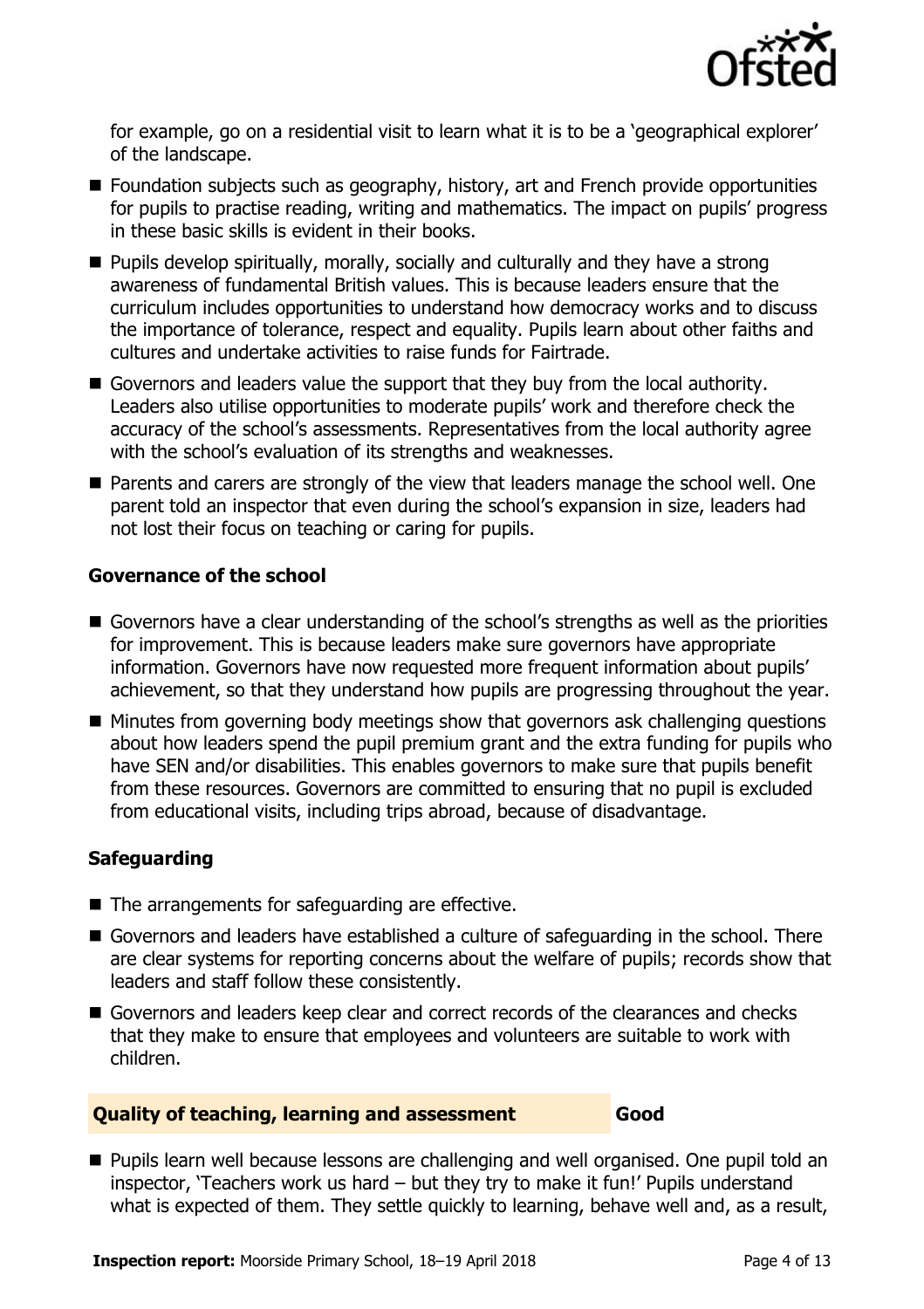

very little learning time is lost.

- Teachers have strong subject knowledge. Their effective questioning encourages pupils to think more deeply and to develop their knowledge and skills further. Pupils are accustomed to putting forward their ideas orally and in writing. For example, in Year 5, pupils who were learning how to write persuasively used phrases like, 'imagine a world where plastic waste takes over'.
- Teachers monitor work in lessons and use pupils' answers to questions to check and assess their understanding. As a result, mistakes and misconceptions are usually addressed during the lesson or quickly afterwards. However, on very rare occasions, opportunities to check the understanding of the wider group are missed.
- Teachers use the opportunities presented by the broad curriculum to develop pupils' reading, writing and communication skills and, where appropriate, mathematics. Pupils' topic books show examples of poetry and longer pieces of writing, focusing on subjects such as the First World War or works of art. Consequently, pupils, including the disadvantaged and those who are most able, develop their skills in a range of ways and make strong progress.
- In mathematics, strong leadership has resulted in a consistent approach to the teaching of problem solving, reasoning and numeracy throughout the school. Teachers understand the standards required and are therefore able to assess pupils' learning needs, including while lessons are taking place. They plan work that is challenging and this is evident in pupils' books.
- Teachers provide pupils with work that encourages them to ask questions and to find things out for themselves. Pupils study photographs and images, for example, and put forward questions that will help them to find out more about what is going on. Teachers select topics that they know will interest pupils, and they make good use of the school's facilities, including the outdoor environment, to enliven teaching. As a result, pupils remain focused and interested and develop positive attitudes to learning.
- Newly introduced systems help leaders to keep a closer track of the progress being made by individual pupils. These systems help leaders to carefully monitor the progress pupils make in English and mathematics. They also help leaders to track the progress of pupils who have SEN and/or disabilities more effectively. These new systems are beginning to have an impact because they enable teachers to quickly identify which pupils are at risk of underachievement in English and mathematics. In turn, this helps teachers to provide more effective and timely additional support to those who need it most. These systems are therefore helping pupils to make faster progress. In particular, pupils of lower ability make better progress than in recent years. However, similar systems for tracking pupils' progress in subjects beyond English and mathematics are in the early stages of their implementation. As a result, these systems have not had the same positive impact on teaching and outcomes as seen in English and mathematics.
- The teaching of phonics in key stage 1 is effective. Pupils learn new sounds and letters systematically and have opportunities daily to practise what they have learned. When they read, they use their growing phonic knowledge to help them to work out unfamiliar words. Consequently, pupils make good progress in reading and writing, including those who are less able or have SEN and/or disabilities.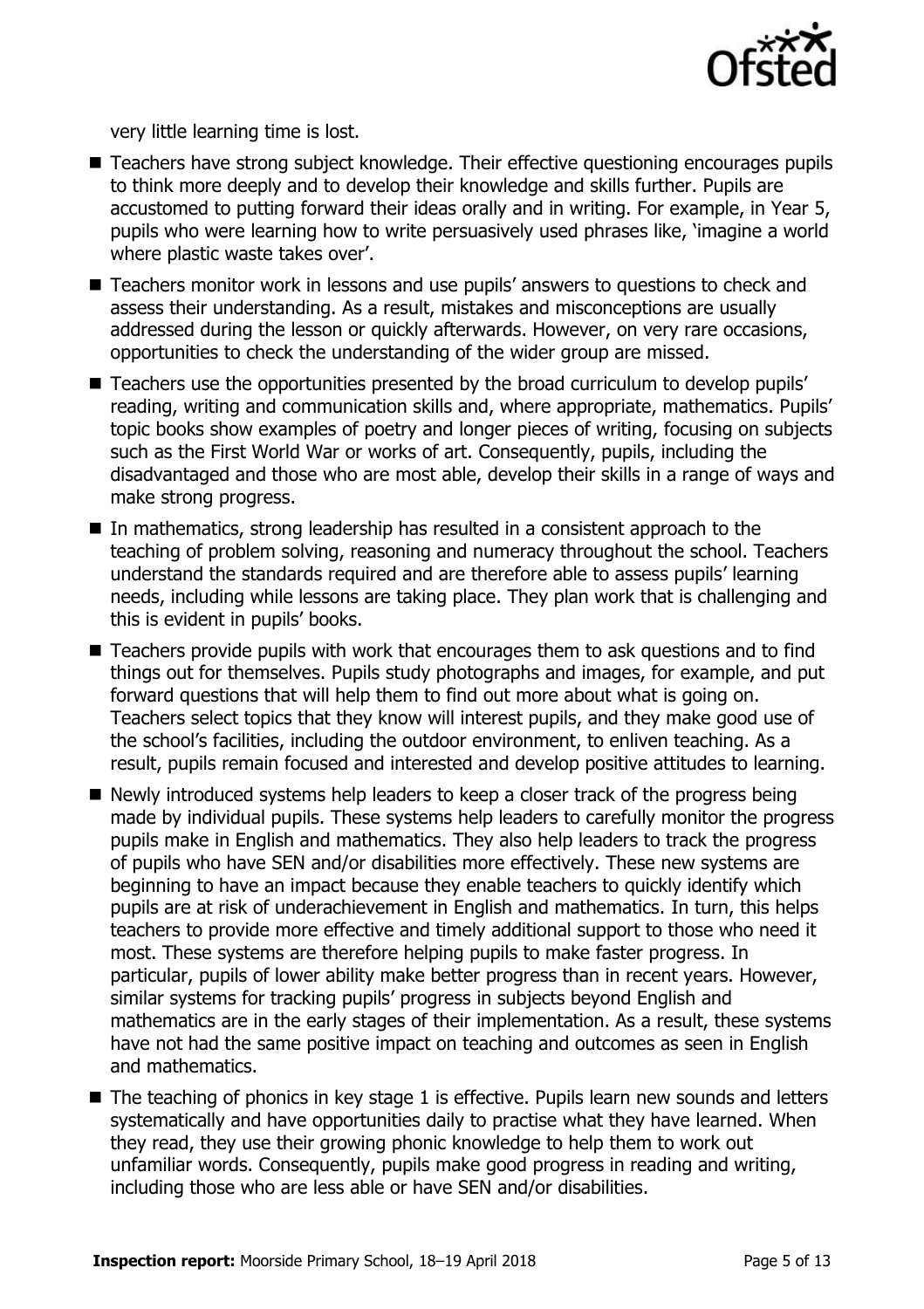

- Parents who responded to Parent View agree that the school keeps them well informed about their children's progress and that teaching in the school meets their children's needs well.
- Teachers actively challenge stereotypes, especially in the world of work. They develop pupils' understanding of what it is to be a geographer or a scientist, for example, and encourage all pupils to see themselves in these roles, regardless of gender or ability. Teachers promote equality of opportunity within lessons. For example, teachers plan lessons in Reception classes that they know will engage boys in writing as well as girls, by using stories that interest them.

### **Personal development, behaviour and welfare <b>COULTS** Outstanding

### **Personal development and welfare**

- The school's work to promote pupils' personal development and welfare is outstanding.
- Governors, leaders and teachers share a strong commitment to develop pupils' resilience, self-esteem and enthusiasm for learning. Governors, leaders and teachers see this as key to pupils' success in school.
- Pupils in Year 6 talk about how teachers encourage them to keep trying, to 'stick at it' and to take pride in their work. They are firmly of the view that this prepares them for the challenges of secondary school.
- **Pupils discuss and debate important issues in lessons and are confident to express their** opinions and to listen to each other. They are well used to using a 'democratic approach' to making decisions in class, and know that this reflects the values of modern Britain.
- **Pupils have a well-developed understanding of the consequences of their actions. For** example, they reflect upon their responsibility to the world around them and upon their impact on the environment. They talk about how different species of creature are suffering because of the actions taken by humans. They are proud of the actions they take in school in relation to conservation and recycling.
- **Pupils feel safe in school and they know that any concerns they have will be dealt with** quickly by teachers, who 'sort it out'. They have a very strong understanding of the risks associated with communicating through social media and know how to keep themselves safe online.
- **Pupils said that there is no racism, discriminatory language or derogatory use of words** like 'gay'. The school's records bear this out.
- **Pupils know how to keep themselves healthy through eating the right foods. They have** particularly enjoyed activities focused on understanding the digestive system, sometimes in graphic detail. They take part in a wide range of physical activities including some provided through the use of the physical education (PE) and sports premium funding. Pupils also have access to a number of after-school clubs focused on fitness and well-being, such as multi-sports and football.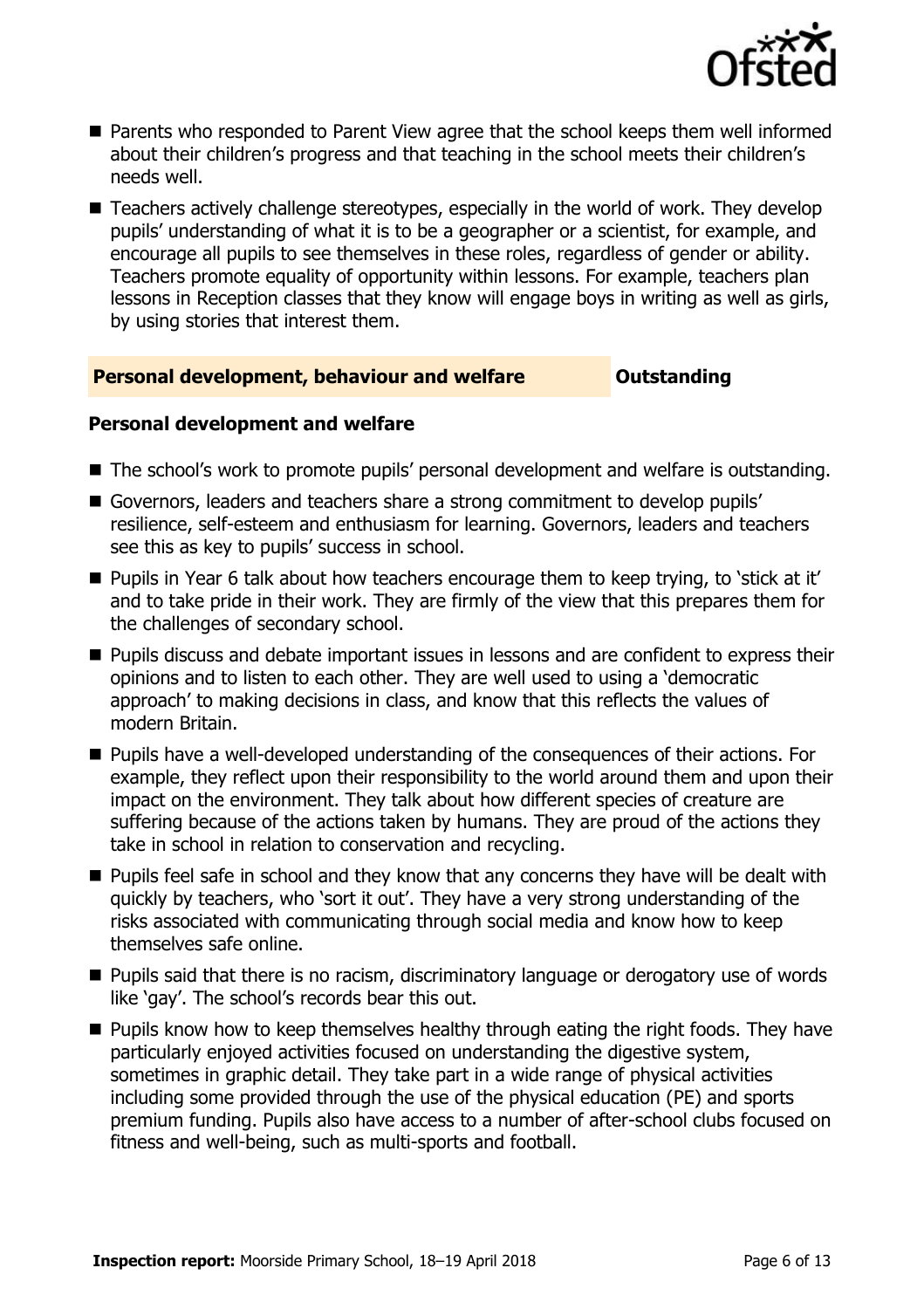

### **Behaviour**

- The behaviour of pupils is outstanding.
- **Pupils' behaviour in school is excellent and standards of behaviour have been** maintained since the last inspection. Pupils, including the youngest, move around the large school site quietly and in an orderly fashion. They are polite to visitors and are proud to show them around their school.
- In lessons, pupils are keen to learn and they enjoy developing their own questions and lines of enquiry, so that they can find out more. On the very rare occasions where small numbers of younger pupils become a little overexcited, teachers quickly reengage their interest and order is restored.
- **Pupils talk about how teachers make learning fun and about how much they enjoy the** educational visits that leaders provide for them. Parents were full of praise for pupils' behaviour at the school.
- Attendance is close to or above national averages for almost all groups of pupils, including those who are disadvantaged. Pupils understand the importance of rules in relation to school attendance. Some pupils who have SEN and/or disabilities miss school more frequently for medical reasons. Leaders have put in place measures such as the 'Well-being Café' to ensure that parents can discuss any issues, including those related to attendance, in an informal environment.

### **Outcomes for pupils Good**

- Current pupils make good progress at Moorside. They make a strong start in the Reception classes and teachers in key stage 1 make sure that they provide appropriate support to those pupils who need to catch up. In Year 6, most pupils are well on track to reach at least the expected standards in English and mathematics. As a result, they will be well prepared for secondary school.
- Disadvantaged pupils throughout the school make progress across a range of subjects that is in line with that of their non-disadvantaged peers. This includes those who are more able, those who are of lower ability and those who have SEN and/or disabilities.
- Work in pupils' books shows that they apply their skills across a range of crosscurricular work. The standard of English when writing about history, for example, is as high as it is in pupils' English books. In their mathematics books, pupils show strong progress in problem solving and reasoning when writing reasoned explanations for their calculations and answers.
- Leaders' actions to address the unexpected drop in standards in writing two years ago resulted in better progress in 2017 for all pupils except the disadvantaged and the least able. Leaders acknowledge that expectations for these pupils, especially the least able, have been too low in all subjects. They have now introduced a more rigorous system for monitoring progress during the school year, which has helped teachers to tailor their teaching to the needs of different pupils. These new systems help to ensure that teachers have high expectations of all pupils. As a result, outcomes in writing for disadvantaged pupils and those of lower ability are on the rise.
- The percentages of pupils who achieved at least the expected standard in Year 6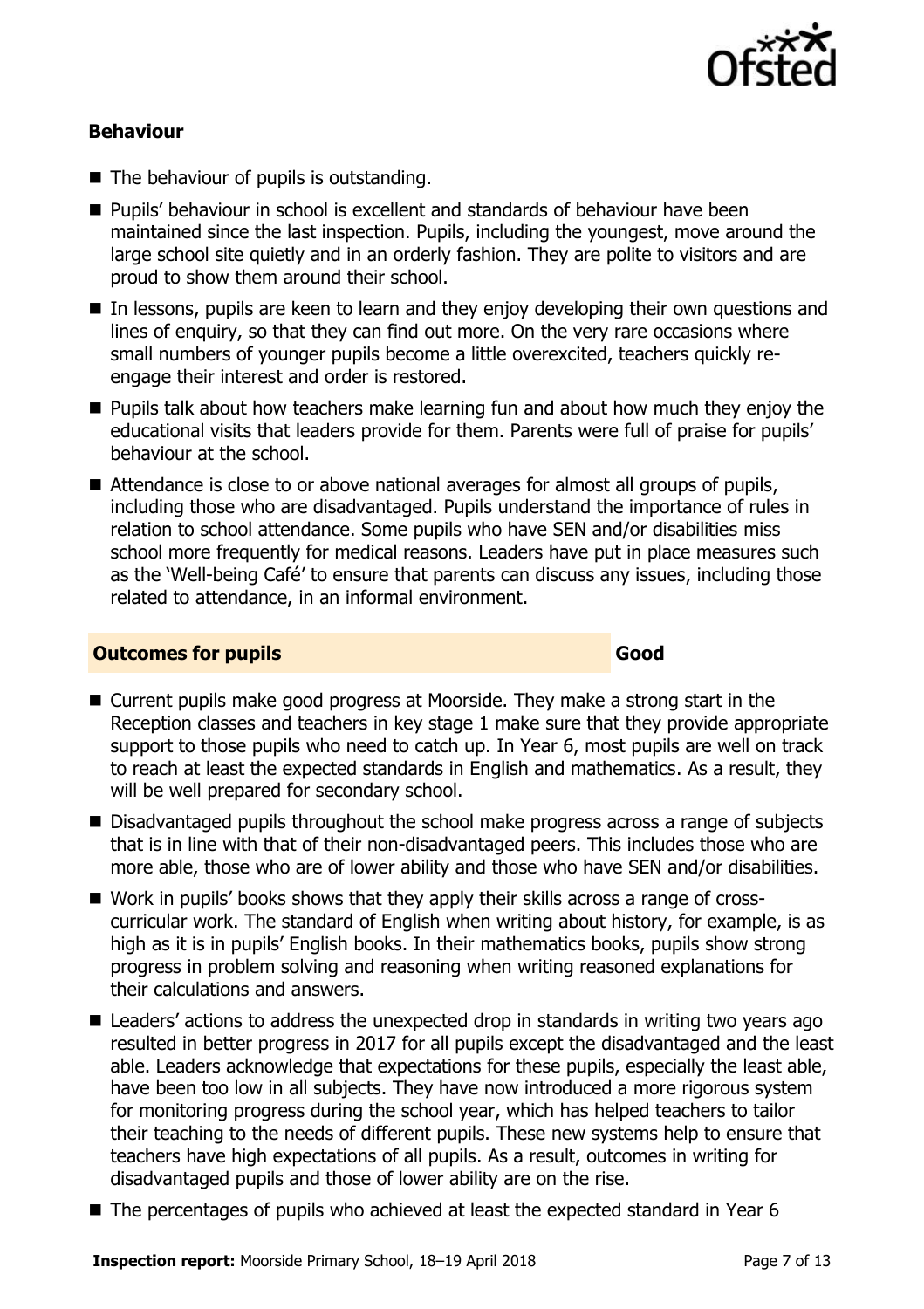

reading and mathematics tests were higher than the national averages in 2017. Furthermore, more pupils at Moorside reached the higher standards in reading than seen nationally.

- In key stage 1 in 2017, attainment in reading, writing and mathematics was similar to the national averages. The very small group of disadvantaged pupils attained at least as well as other pupils nationally. However, as in key stage 2, very few reached the higher standards. Information about current pupils, including work that inspectors saw in books, shows that progress is strong and that attainment is improving, including for the most able disadvantaged pupils.
- After a brief drop in 2016, attainment in the Year 1 phonics screening check was once again above the national average in 2017. Current pupils make good progress in phonics due to good teaching.
- Outcomes for the very small cohorts of pupils who have SEN and/or disabilities are variable depending upon their particular needs. Progress for pupils in key stage 2 improved in 2017 from the year before. Information gathered during the inspection shows that outcomes continue to improve for this group of pupils. Pupils who have hearing impairments make similar progress to that of other pupils.

### **Early years provision Good Good**

- Leaders and managers analyse information about children's learning and development and have an accurate picture of the strengths and weaknesses of the early years provision.
- **Pupils start school at Moorside with skills that are typical of children their age. They** make good progress and quickly learn important literacy and mathematical skills. Pupils make a good start to develop an understanding of phonics.
- The percentage of children who reached a good level of development at the end of the summer term in 2017 was uncharacteristically low and was below the national average. Children, particularly boys and those who joined the school midway through the school year, did not made good progress in their literacy skills. Leaders and the early years team took swift action to improve the way they use stories to captivate children's interests and to encourage them to write. Information about current children in early years shows that this is working. A higher proportion of children are on track to reach a good level of development by the end of the school year.
- **Parents speak very highly of the provision for children in the Reception classes.** Classrooms are a rich source of letters, numbers and labels and the team has worked hard to make sure that this is reflected in the large area outdoors. Children have access to grass and natural areas, and they enjoy digging in the soil using the gardening equipment available.
- Leaders ensure that each child is allocated a key worker. This system enables children to feel safe and secure, especially when they start school. The safeguarding and welfare requirements of the early years foundation stage are met.
- Children learn about phonics in small groups, alongside others of similar ability. They listen carefully and respond to questions and instructions. Children derive great pleasure from making progress with their phonics and many take great pride in being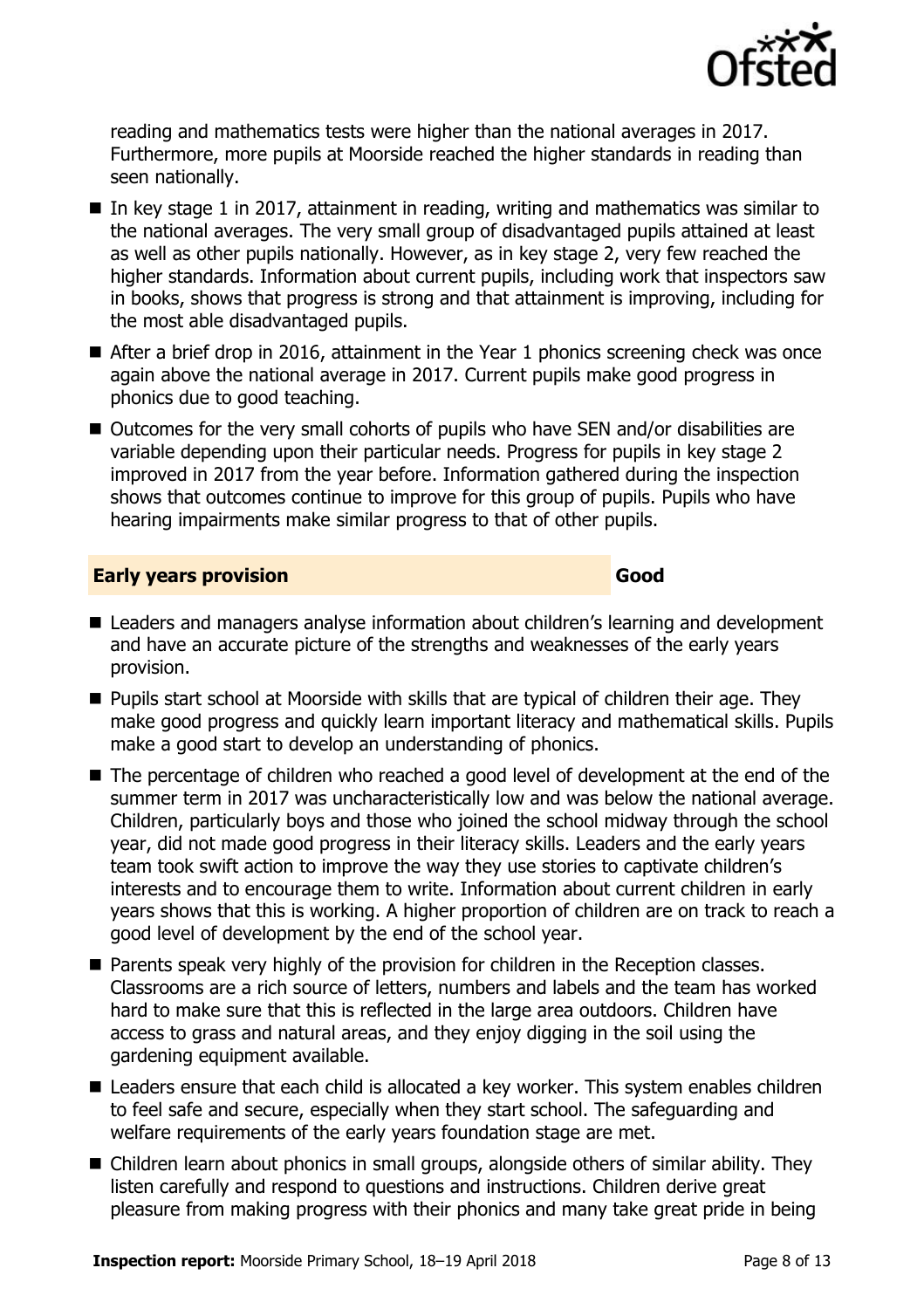

able to demonstrate their skills to others. Children behave well in early years. However, some lose concentration and interest when they have to wait a long time to have their turn.

- Teachers support children's transition into school from a range of nursery settings in the area. They visit or contact the settings to discuss children's interests, strengths and weaknesses and to share other information.
- Teachers work with the school's special needs coordinator to identify children whose development or learning needs extra support. Teachers also work with Year 1 teachers to ensure that appropriate information supports children's transfer to Year 1 at the end of the Reception Year. As a result, children who left Reception last year without having achieved a good level of development are now catching up.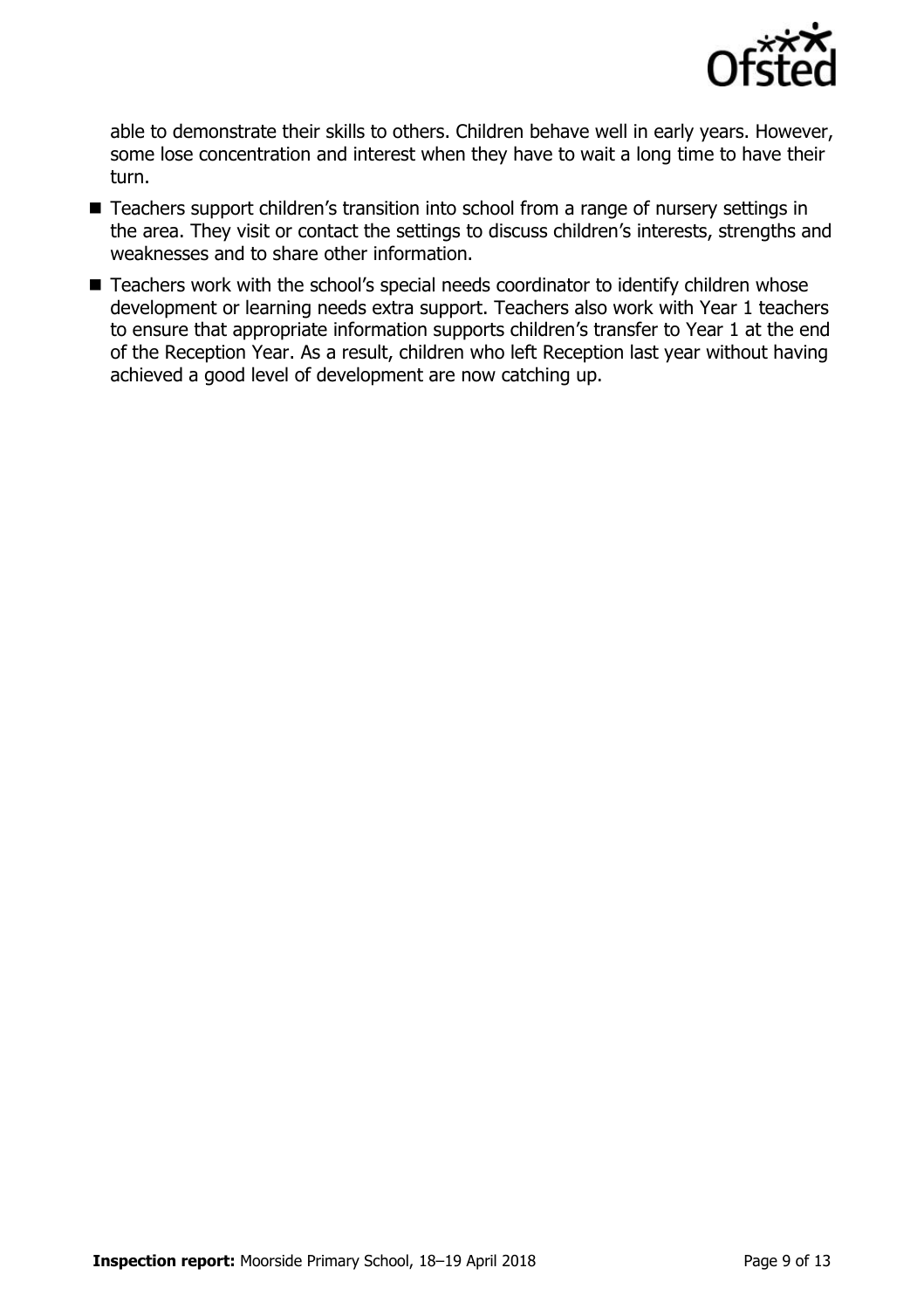

# **School details**

| Unique reference number | 119273     |
|-------------------------|------------|
| Local authority         | Lancashire |
| Inspection number       | 10037786   |

This inspection of the school was carried out under section 5 of the Education Act 2005.

| Type of school                      | Primary                          |
|-------------------------------------|----------------------------------|
| School category                     | Community                        |
| Age range of pupils                 | 4 to 11                          |
| <b>Gender of pupils</b>             | Mixed                            |
| Number of pupils on the school roll | 520                              |
| Appropriate authority               | The governing body               |
| Chair                               | Elizabeth Cookson                |
| <b>Headteacher</b>                  | Roger Shone                      |
| Telephone number                    | 01524 66516                      |
| Website                             | www.moorside-pri.lancs.sch.uk    |
| Email address                       | office@moorside-pri.lancs.sch.uk |
| Date of previous inspection         | 4-5 December 2013                |

### **Information about this school**

- The school is much larger than average and has been expanding over the last three years. There are three classes in each year group from Reception to Year 3, and two in each year group for Years 4 to 6.
- The proportion of disadvantaged pupils is lower than average.
- **Most pupils are of White British heritage.**
- The proportion of pupils who speak English as an additional language is lower than the national average.
- The proportion of pupils who receive support for SEN and/or disabilities is much lower than average.
- The proportion of pupils with an education, health and care plan or statement of special educational needs is slightly higher than average.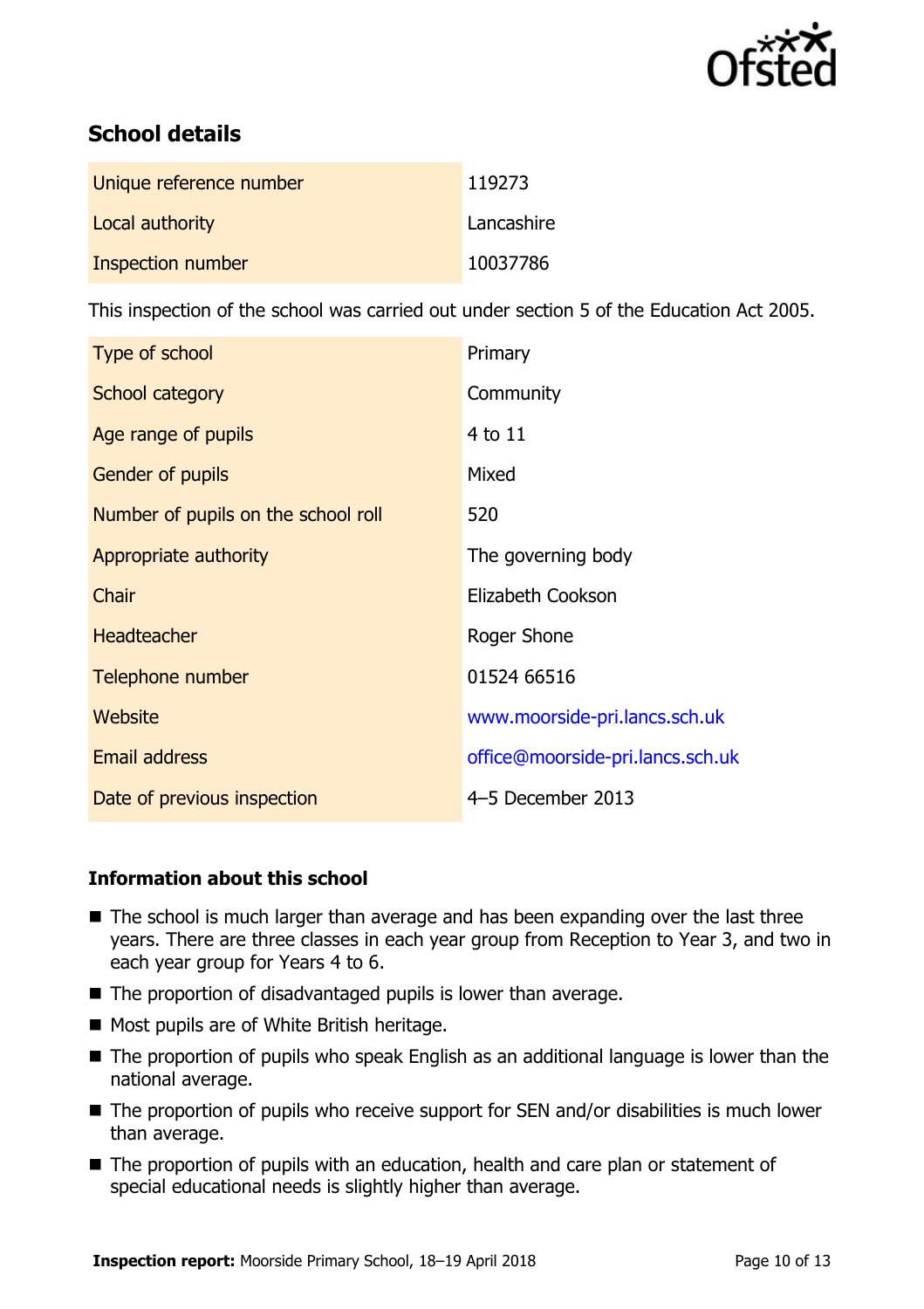

- The school has a special educational resource facility that caters for a small number of pupils who have a hearing impairment. 2017/18 is understood to be the final year for which the school will receive funding for this provision in its current format.
- The school meets the 2017 government's floor standards. These are the minimum standards and rate of progress expected in reading, writing and mathematics of pupils in key stage 2.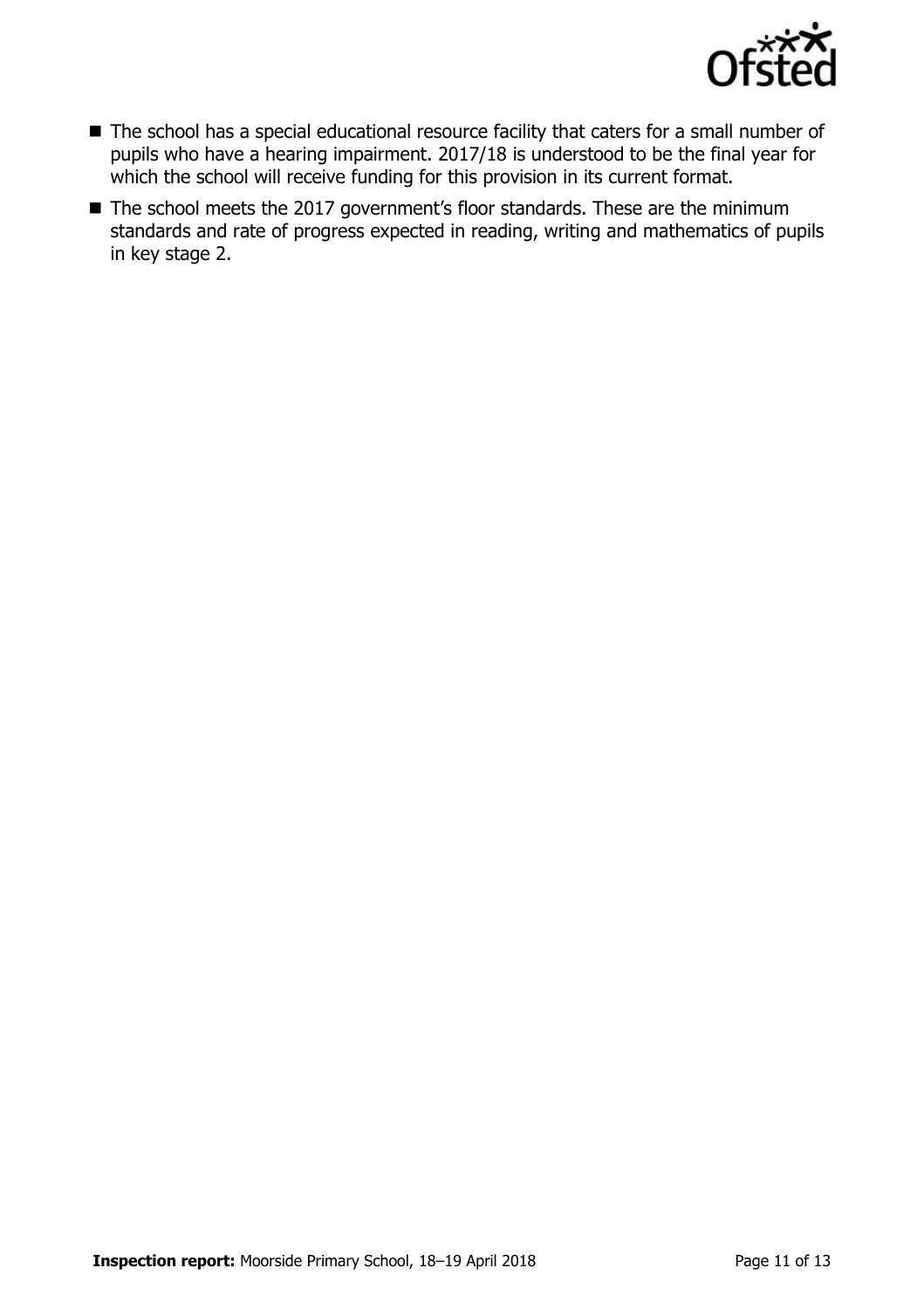

## **Information about this inspection**

- **Inspectors observed learning in lessons.**
- Meetings were held with senior and middle leaders, school staff and the chair of the governing body. The lead inspector also spoke with a representative from the local authority.
- Inspectors spoke informally to pupils in lessons, during breaks and at lunchtimes. Inspectors also spoke formally to groups of pupils.
- Inspectors scrutinised pupils' work during lessons and work produced over time in a range of their books. They also listened to a selection of pupils from Years 1 to 6 reading.
- Inspectors observed the work of the school and looked at the latest school performance information showing the progress current pupils make.
- Other documentation scrutinised included plans for school improvement, safeguarding information, behaviour logs, attendance records and minutes of governing body meetings.
- Inspectors took account of 119 responses from parents to the free-text service and 122 responses to the online questionnaire (Parent View). They considered 17 responses to the staff questionnaire.

### **Inspection team**

| Mavis Smith, lead inspector | Ofsted Inspector        |
|-----------------------------|-------------------------|
| <b>Kevin Ward</b>           | Ofsted Inspector        |
| <b>Mark Quinn</b>           | Her Majesty's Inspector |